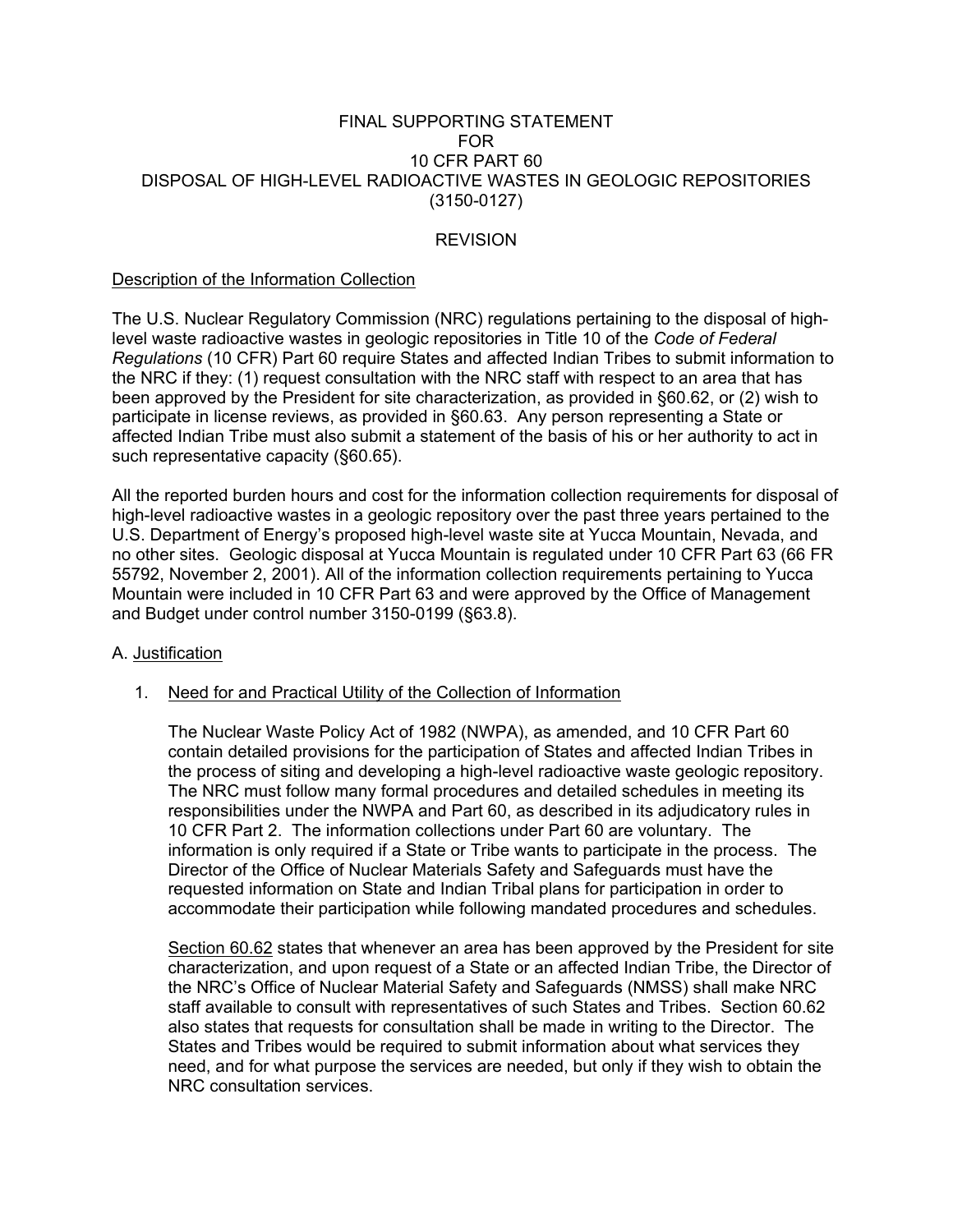Making the NRC staff available for consultation with representatives of States and affected Indian Tribes represents a potentially major commitment of the NRC resources. The Director must have a sufficient basis for approving this commitment of resources. A written request for consultation is the minimum requirement, which could provide a sufficient basis for the commitment of NRC resources.

 Section 60.63 states that whenever an area has been approved by the President for site characterization, a State or an affected Indian Tribe may submit to the Director a proposal to facilitate its participation in the review of a site characterization plan and/or license application. The proposal shall contain a description and schedule of how the State or affected Indian Tribe wishes to participate in the review, or what services or activities the State or affected Indian Tribe wishes the NRC to carry out, and how the services or activities proposed to be carried out by the NRC would contribute to such participation.

 The Director of NMSS shall arrange for a meeting between the representatives of the State or affected Indian Tribe and the NRC staff to discuss any proposal submitted under paragraph (b) of this section, with a view to identifying any modifications that may contribute to the effective participation by such State or Tribe.

 Subject to the availability of funds, the Director shall approve all or any part of a proposal, as it may be modified through the meeting described above, if it is determined that the proposed activities: (1) are suitable in light of the type and magnitude of impacts, which the State or affected Indian Tribe may bear and (2) will enhance communications between the NRC and the State or affected Indian Tribe, make a productive and timely contribution to the license review; and are authorized by law. The Director will advise the State or affected Indian Tribe whether its proposal has been accepted or denied, and if all or any part of proposal is denied, the Director shall state the reason for the denial.

 Section 60.65 states that any person who acts under this subpart (Subpart C) as a representative for a State (or for the Governor or legislature thereof) or for an affected Indian Tribe shall include in his request or other submission, or at the request of the Commission, a statement of the basis of his authority to act in such representative capacity.

 Such a statement is necessary to assure the NRC that representatives for the States and affected Indian Tribes have the authority to represent the States or Indian Tribes in dealings with the NRC.

#### 2. Agency Use of Information

 The information requested will be reported to the Director of NMSS, who has programmatic responsibility for the NRC's high-level radioactive waste program. It will be used by the Director to implement requirements for States and Indian Tribes to participate in the siting and development of high-level radioactive waste geologic repositories. It will also help the Director determine, for example, whether activities proposed by the State or affected Indian Tribe would enhance communications, would contribute to the license review in a timely and productive manner and would be authorized by law. The Director has established a process for State, local government, and affected Indian Tribe participation. Staff resources are available to assure that reported information is used in a timely and useful fashion.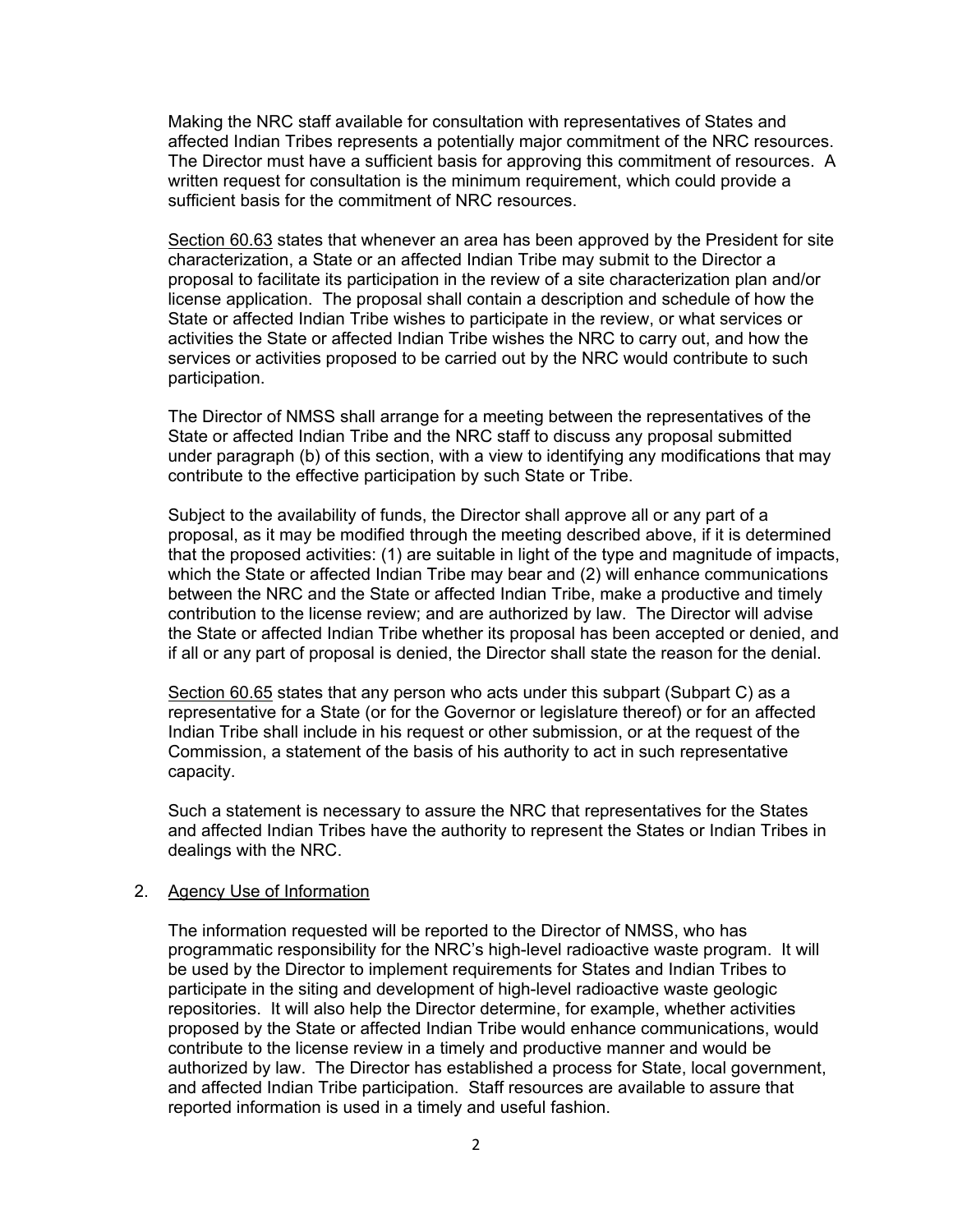# 3. Reduction of Burden through Information Technology

 The NRC has issued *Guidance for Electronic Submissions to the NRC,* which provides direction for the electronic transmission and submittal of documents to the NRC. Electronic transmission and submittal of documents can be accomplished via the following avenues: the Electronic Information Exchange (EIE) process, which is available from the NRC's "Electronic Submittals" Web page, by Optical Storage Media (OSM) (e.g. CD-ROM, DVD), by facsimile or by e-mail. It is estimated that approximately 80% of the responses are filed electronically.

# 4. Effort to Identify Duplication and Use Similar Information

No sources of similar information are available. There is no duplication of requirements.

## 5. Effort to Reduce Small Business Burden

 No small businesses are affected by the information collection requirements, but some Indian Tribes could be considered small entities. The NRC staff's established program to provide information exchange with States and Tribes would provide such Tribes with assistance in preparation of the requested information.

### 6. Consequences to Federal Program or Policy Activities if the Collection is Not Conducted or is Conducted Less Frequently

 If the collection is not conducted, the NRC will not have information that will enable the Director to carry out requirements for States and affected Indian Tribes to participate in the siting and development of high-level radioactive waste geologic repositories.

### 7. Circumstances Which Justify Variations from OMB Guidelines

There are no variations from OMB guidelines.

### 8. Consultations outside NRC

 Opportunity for public comment on the information collection requirements for this clearance package was published in the Federal Register on January 31, 2019 (84 FR 821). The NRC received no public comments in response to the Federal Register Notice. The NRC was unable to seek comment outside of the Federal Register notice for the following reasons: (a) the current national policy, consistent with statute, is geological disposal of high-level waste in a potential repository at Yucca Mountain, Nevada: (b) 10 CFR Part 60, the subject of regulation for this information collection notice, is not applicable to a potential repository at Yucca Mountain, Nevada; (c) NRC is not aware of sites being considered or identified for geological disposal of high-level waste in the United States other than Yucca Mountain; and (d) NRC, as an independent regulatory agency, is not involved with potential repository site selection.

# 9. Payment or Gift to Respondents

Not applicable.

`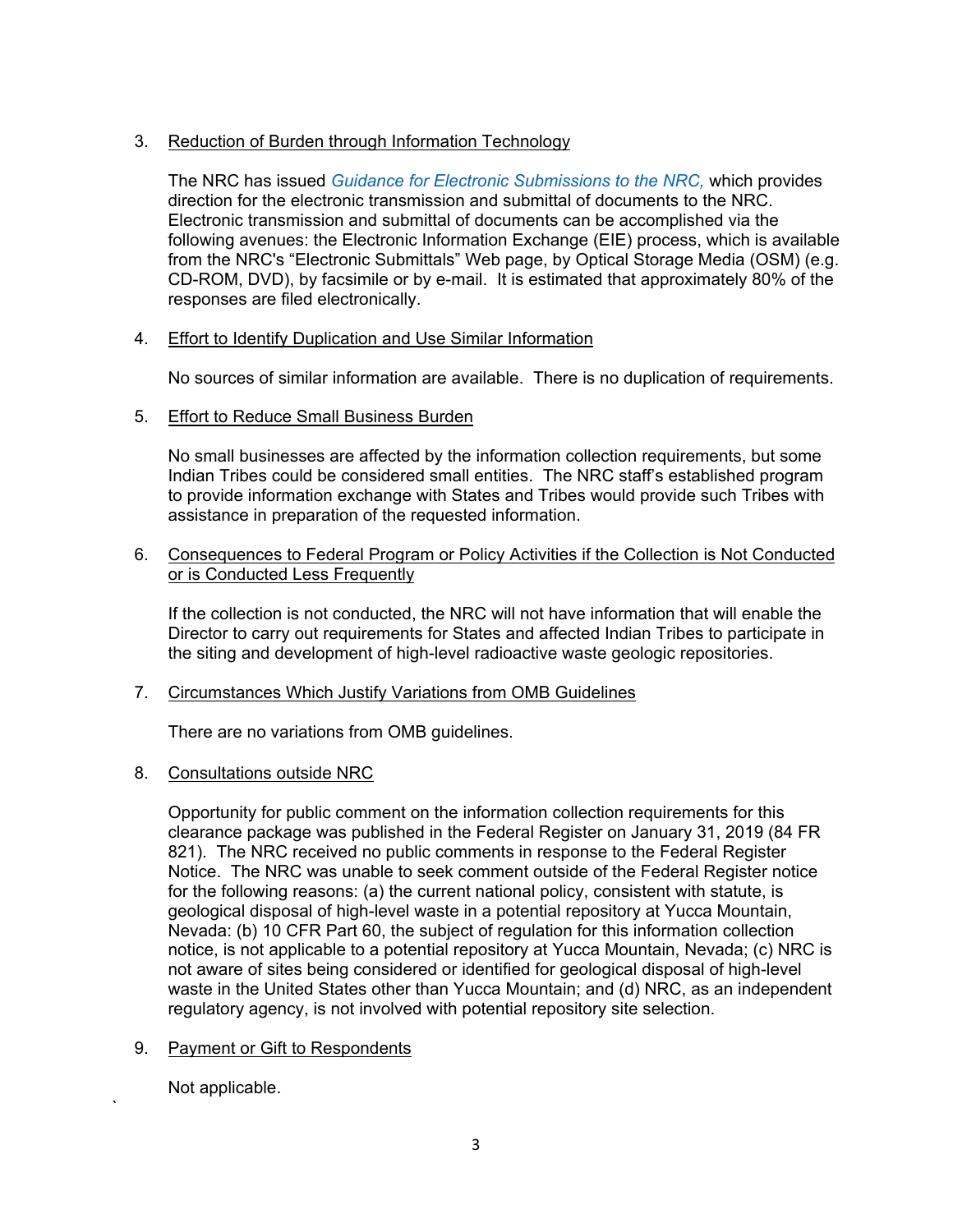### 10. Confidentiality of Information

 Confidential and proprietary information is protected in accordance with NRC regulations at 10 CFR 9.17(a) and 10 CFR 2.390(b). However, no information considered confidential or proprietary is requested.

## 11. Justification for Sensitive Questions None.

## 12. Estimated Burden and Burden Hour Cost

 The \$275 hourly rate used in the burden estimates is based on the Nuclear Regulatory Commission's fee for hourly rates as noted in 10 CFR 170.20 "Average cost per professional staff-hour." For more information on the basis of this rate, see the Revision of Fee Schedules; Fee Recovery for Fiscal Year 2018 (83 FR 29622, June 25, 2018).

 The likelihood that a licensing action pertaining to high-level radioactive waste repository sites under 10 CFR Part 60 during the next three years is low. However, if the one estimated request was submitted, the total anticipated burden and costs to one respondent is estimated at 121 hours, or \$33,275 (121 x \$275 per hour). Burden and costs are broken out as follows:

| Section | No. of<br>Respondents | Frequency of<br>Responses | Annual<br>Responses | <b>Burden Per</b><br>Response | Annual<br><b>Burden</b> | Annual<br>Cost \$275 |
|---------|-----------------------|---------------------------|---------------------|-------------------------------|-------------------------|----------------------|
| 60.62   | 6                     | Once only                 | 6                   | 40                            | 240                     | \$66,000             |
| 60.63   | 6                     | Once only                 | 6                   | 80                            | 480                     | \$132,000            |
| 60.65   | 6                     | Once only                 | 6                   |                               | 6                       | \$1,650              |
| Total   |                       |                           | 6                   | 121                           | 726                     | \$199,650            |

### 13. Estimate of Other Additional Costs

There are no additional costs.

### 14. Estimated Annualized Cost to the Federal Government

 The staff has developed estimates of annualized costs to the Federal Government related to the conduct of this collection of information. These estimates are based on staff experience and subject matter expertise and include the burden needed to review, analyze, and process the collected information and any relevant operational expenses.

 Currently, the likelihood that a licensing action pertaining to high-level radioactive waste repository sites under 10 CFR Part 60 during the next three years is low. However, if requests were submitted, the following costs are anticipated: